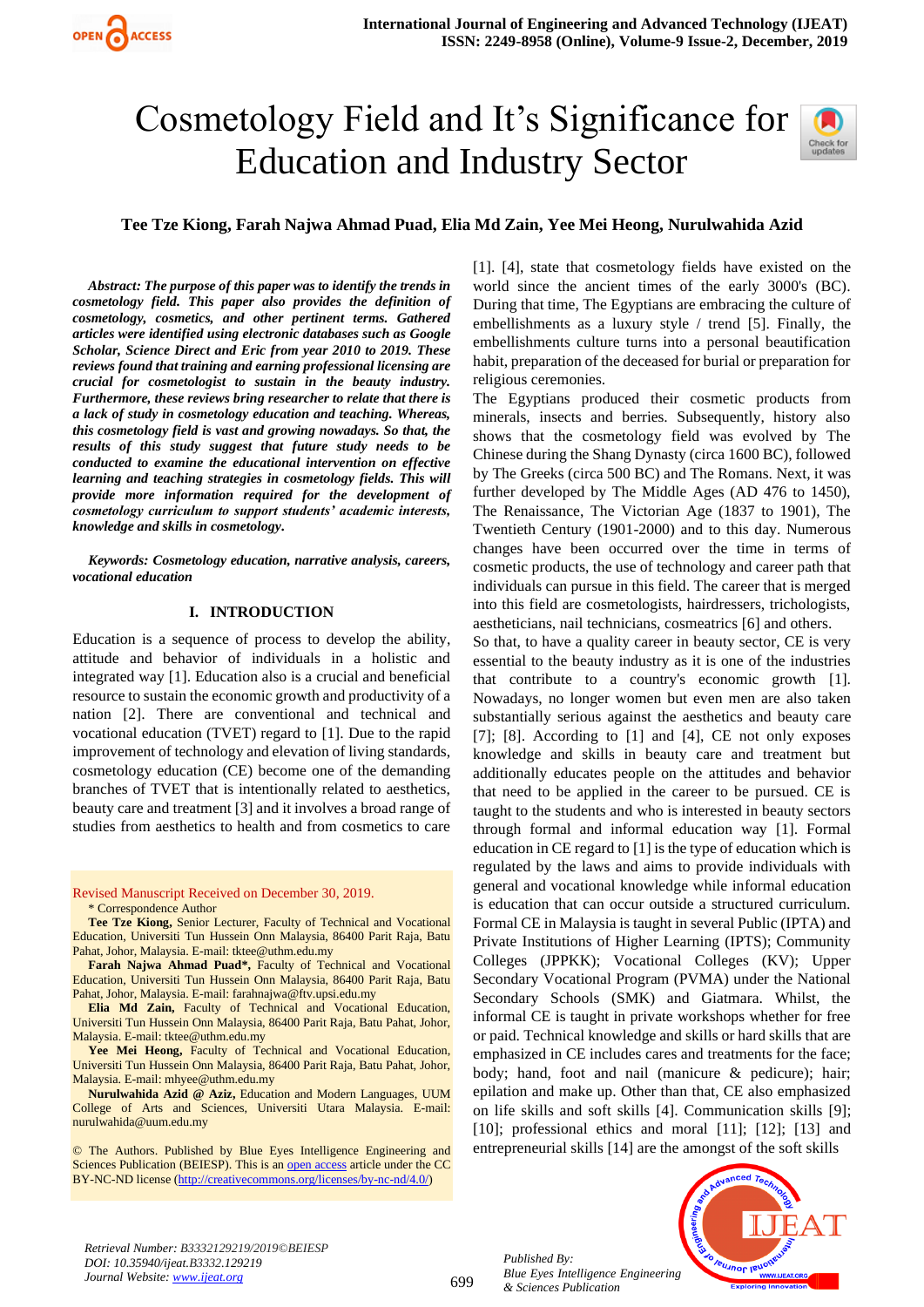that are essential in CE and beauty career. It is crucial to nurture soft skills amongst the CE students due to this sector are related to service providers and is closely to customers.

[14] emphasize that cosmetology students who are poor in hard skills and soft skills will be challenging in sustaining their profession. In this article, researchers aim to outline past studies related to cosmetology field.

## **II. DEFINITIONS AND CAREER PATH RELATED TO COSMETOLOGY FIELD**

There are various terms that related to cosmetology field that we need to know. The important term is the definitions of cosmetology itself which can be defined as "the body beautiful" and practices that related to this study [6]. Next is dermatology which is it specialty field focus to all matters of the skin in health and disease. [6]. Another term that related is the cosmetic term. It refers to the quality of the beauty or the product used to expose the external individuals' beauty. There are two types of cosmetic products which are skincare products and make-up products. The skincare products are normally used to care the skin health, to attain soft, supple pores and skin and so to prevent negative effects due to external causes while the make-up products used to minimize the facial defects, enhance beauty and concealed the blemishes [6].

Individuals who are educated in cosmetology can pursue a career as a hairdresser, cosmetologist, beautician, body care and massage specialist, esthetician, nail technician, cosmeatric, make-up artist, beauty therapist, beauty consultant and dermatologist [9]; [5]; [1]; [3]. [6] states that cosmetologist is synonym to beautician. However, there is a contradiction among experts about the term cosmetologist where some experts classify cosmetologists as scientists who produce cosmetic products such as chemists, pharmacists, pharmacologists and cosmetic chemists [6]. But, [9] and [5] revealed that cosmetologist as individuals who received training and also hold professional license in the art of cutting and styling hair, manicuring nails, performing skin treatments and applying make-up.

Other than cosmetologist, dermatologist and trichologist are also the careers that related to cosmetology. Different with other cosmetology career whereby they work in salons or spas, dermatologist and trichologist employed in hospitals and clinics. Dermatologist must be knowledgeable on the structure and health of the skin, and they also need to know how to properly cleanse and care for the skin. While trichologist specialize in the treatment of diseases and disorders of hair and scalp. Other than that, they are also played a big role to cooperate and advice beauticians, estheticians, hairdressers and make-up artist regarding the skin health, hair and scalp [3].

Next career is make-up artist and beauticians where they have to master in make-up skills, face anatomy, biochemistry, skin physiology, pathology and pathophysiology [3]; [6]. They have to master in this sub field due to the different types of customers' skin condition [6]. Before they start to make-up their customers, they have to examine their customers' contra indications to avoid the negative effects on the customers' skin. Nowadays, the online shop was considered the best for preference and reliability for customers to buy skincare products [15] but they still attached greater weight to its quality, price and ingredients [16]. Other than that is cosmiatric where this term of career is given by [6]. The cosmiatric term is derived from the word Greek which is cosmos and iatros. Cosmos means beautiful while iatros means physicians. So, [6] declared that cosmiatric as individual who gives beauty treatments to the clients.

# **III. COSMETOLOGY FIELD AMONG THE WORLD**

The cosmetology education is being taught to the students and who is interested all over the world. In Turkey, they declared cosmetology education as esthetician education and it is performed as formal and informal training [1]. Formal cosmetology education in Turkey aims to provide individuals with general and vocational knowledge and institutions which offering formal education consist of professional secondary and higher education cosmetology training schools. Whilst informal cosmetology education on the other hand is offered in the form of short-term vocational courses conducted by both public and private institutions.

While in Arizona, to become a cosmetologist, students can start their cosmetology training in vocational high school before they get their high school diploma [5]. After graduate in high school, they have to complete some training whether at a college or university and earn a cosmetology license before they are legitimate as cosmetologist [17]. [5] states that to earn a licensed for cosmetologist, students need to complete hours of practice and training to gain experience and it is differences among the countries. In Arizona, students need to complete 1600 hours of training, New York for 1000 hours of training, United States for 2000 hours of training, Idaho for 2000 hours of training or 4000 hours of apprenticeships just to earn for cosmetologist license.

In Malaysia, there are four departments under Ministry of Education Malaysia (Kementerian Pendidikan Malaysia-KPM) which offered courses related to cosmetology. The departments are Higher Education Department (Jabatan Pendidikan Tinggi-JPT), Department of Polytechnic Education and Community College (Jabatan Pendidikan Politeknik dan Kolej Komuniti-JPPKK), Technical and Vocational Education Division (Bahagian Pendidikan Latihan Teknik dan Vokasional-BPLTV) and Public Skills Training Institutes (Institut Latihan Kemahiran Awam-ILKA). However, the name of the program or course used are different by each institution. Some institutions under the JPPKK, BPLTV and ILKA offer Malaysian Skills Certificate (SKM) level 1 to 3; Malaysian Skills Diploma (DKM) Level 4; Malaysian Advanced Skills Diploma (DKLM) Level 5; Malaysian Vocational Diploma (DVM) or Vocational Training Officer (VTO) to students who are qualified. So that, they can build up their career in the industry, self-employed in their own beauty organization or accredited centers to trained others. But, it is different to IPTA which offered this vocational education under education programmed whereby it is designed to provide graduates with the knowledge, skills and qualifications to teach cosmetology education in high school or vocational college.

*Published By: Blue Eyes Intelligence Engineering & Sciences Publication* 



*Retrieval Number: B3332129219/2019©BEIESP DOI: 10.35940/ijeat.B3332.129219 Journal Website[: www.ijeat.org](http://www.ijeat.org/)*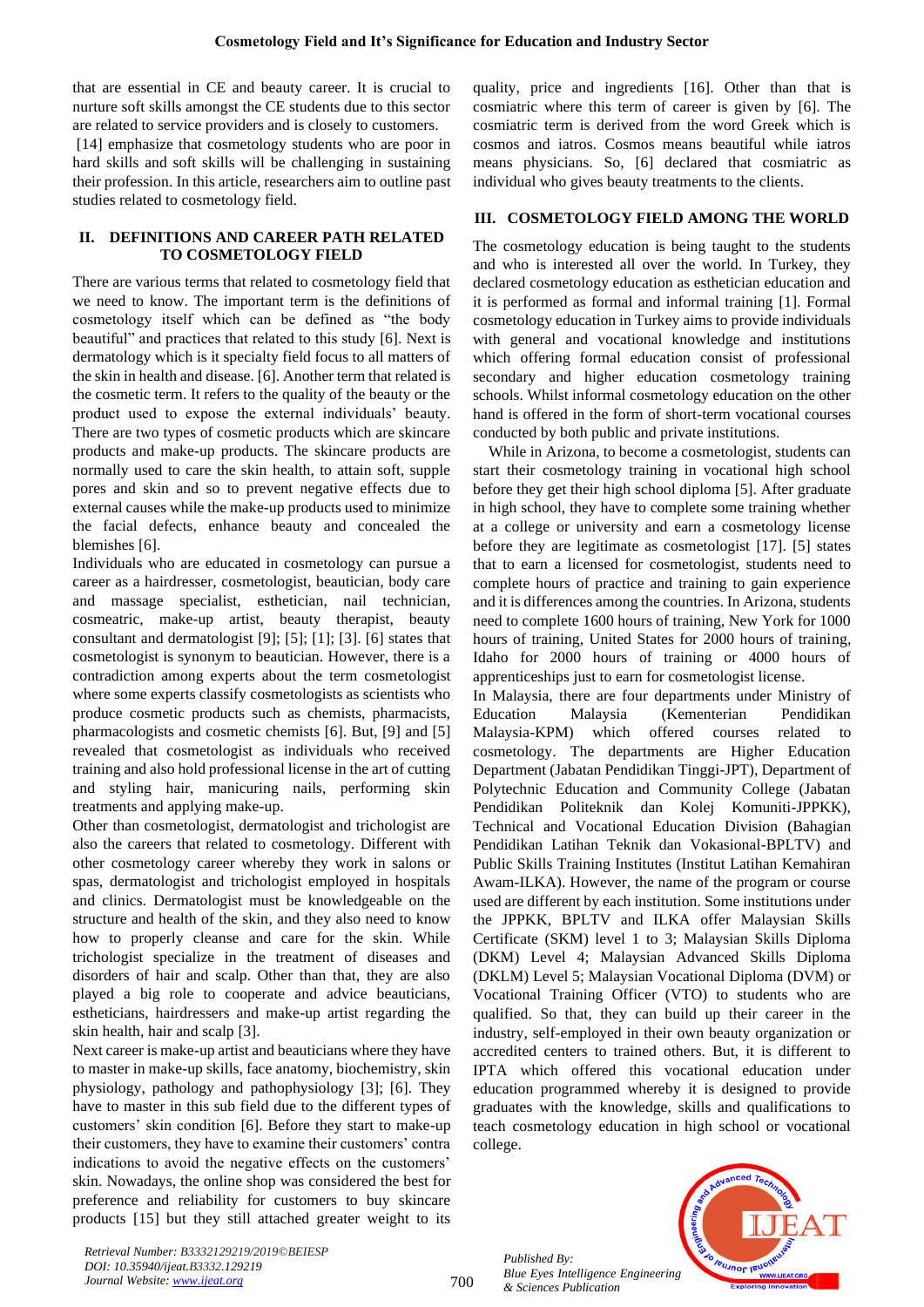

Despite that, Faculty of Technical and Vocational, Universiti Pendidikan Sultan Idris (UPSI) gave advantage for students to acquire SKM certificate in cosmetology level 2 as value added in preparation for them to teach. [18] suggest that experienced and quality teachers are significant parameter for students to get much interests in such field. Therefore, for being a quality cosmetology teacher, cosmetology students should not only depend on the certificate they earned, but they have to master in cosmetology knowledge, hard skills, soft skills and life skills [5]; [4].

## **IV. PROPOSED METHODOLOGY**

The matrix literature review of results analyses is retrieved from hand searches and computerized databases like Google Scholar, ERIC, PubMed, ScienceDirect and Emerald Insight.



## **V. RESULT ANALYSIS**

Researcher found that previous studies are focus on job performance in beauty industry, cosmetology education and training qualification. There are nine studies focused on Korean cosmetology field [19]; [20]; [21]; [22]; [23]; [24]; [25]; [26]; [27]. Other than that, each study examined Pakistan cosmetology field [12], Midwest cosmetology field [28], Netherlands cosmetology field [11], Turkey cosmetology field [1], Taiwan cosmetology field [29] and Ghana cosmetology field were also included in this review.

Regarding the year of publication, two articles were published in 2019 [19]; [25], eight articles were published in 2018 [20]; [21]; [22]; [23]; [26]; [11]; [12]; [27] and two studies were published in 2016 [29]; [2]. Other than that, an article was published in 2014 [24] and 2012 [1].

Past studies have identified that to maintain a successful beauty company and to obtain quality of work environment, emotional intelligence [19], coaching leadership [30] have a good communication [20] needs to be managed efficiently. The study that has been done by [19] involve hair salon workers in Seoul and Gyeonggi-do whereby they conducted their study on emotional intelligence, customer orientation and organizational performance. They found that emotional intelligence had a significant effect on customer orientation and organizational performance.

Apart from that, [19] in their study found other than emotional intelligent, coaching leadership and good communication among all members and clients also show

*Retrieval Number: B3332129219/2019©BEIESP DOI: 10.35940/ijeat.B3332.129219 Journal Website[: www.ijeat.org](http://www.ijeat.org/)*

positive significant effect on organizational performance. To have a quality organizational performance in beauty industry, [21] revealed that self-esteem improvement training, stress management and active corresponding measures are necessary to nurture among the cosmetology students before they start to work in the beauty industry.

Other than [20], [22]; [23] in their studies also affirm that communication has a significant effect on organizational trust and it is the important factor for corporate performance. They conduct a quantitative study in Korea which involved employees in Seoul and Gyeonggi.

On another note, 502 4-year students majoring in cosmetology at college in Seoul, Gyeonggi-do, Jeollabuk-do and Chungcheongnamdo needs of the cosmetology curriculums and more classes to improve their cosmetology skills and learn theories [24]. Studies also found that the school systems of the research participants' colleges were not concerned with the cosmetology-related majors and the curriculums. Whereas, cosmetology careers influence refers to individual's self-knowledge and skills to sustain in their profession [28]. In addition, [26] also affirm that practical training was very helpful in student's prior preparation for work for them to gain knowledge and firm their skills.

[12] conducted a study on ethical dilemmas encountered in clinical practice. There are twelve dermatologists in Pakistan have been interviewed by them. They found that ethics education should be implemented through structured programmed to reduce carelessness and ethical issues among dermatologists when handling the clients. [11] also admit that cosmetologists and cosmetology students have to go for training and earn qualification certificate before start working in beauty industry to take care of safety and quality standards both technical and ethical in this field. Other than that, training also important for cosmetology students to upskill their communication skills [1]. [2] also insist that precious knowledge usually gaining from training and only individuals that work hard and have good attitude will get the tacit knowledge from the master.

## **VI. DISCUSSION**

Various study revealed that in order to compete in the rapidly changing cosmetology industry, it is very important for cosmetologists and cosmetology students to be knowledgeable [28]; [3] and skillful not only on hard skills but also soft skills [31]. [11] and [3] insist that whoever dabble in this field have to go thorough training and qualification before giving treatments to clients. [19] and [23] in their studies also revealed that cosmetologists need educational support, coaching leadership [20], stress management and self-esteem improvement training [21] not only to be knowledgeable and skillful but also learn how to manage their emotional intelligence efficiently, to maintain job performance and also to have good communications [22]. It is also actually important for managers to scale down the number of turnovers among cosmetologists [21].

The reason is once the students enter the working environment, they have to make sure the satisfaction of their clients regarding the treatments given and the consultation given [3].

**PUJNOF IEU** 

*Published By: Blue Eyes Intelligence Engineering & Sciences Publication* 

701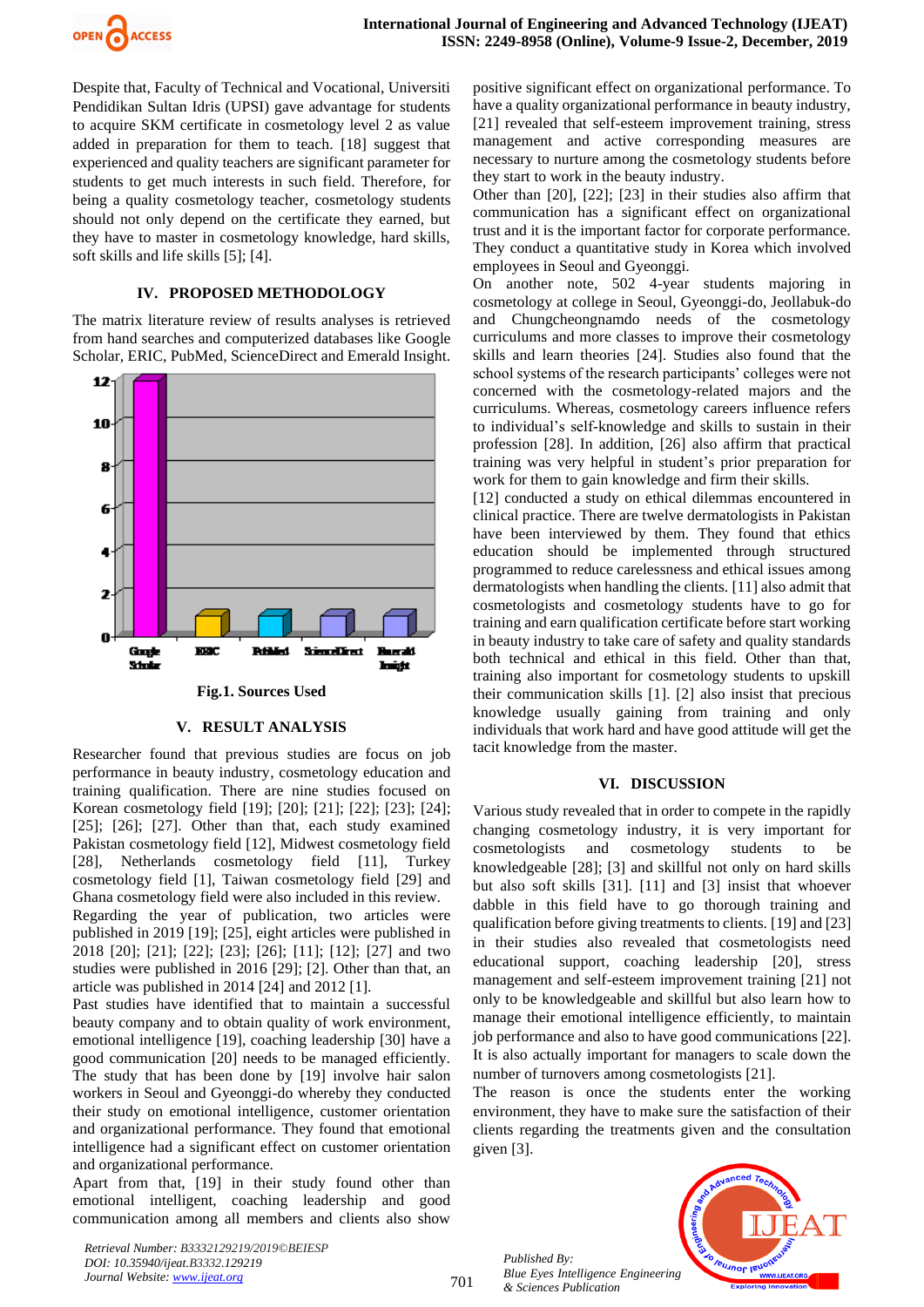Cosmetologist will be working with people, listening and talking to the clients, learning about the clients and also building relationships with clients [5]. [24] also found that students in Korea need systematic curriculum and extra classes to master up their knowledge and skills on cosmetology field.

[26] also revealed that it is important to have practical training for the cosmetology students as it is useful for their local experiences and preparation for their career. A study by [32] also found that medical students who are expose to workshop and training can build up their improved their knowledge and skills. Other than that, [25] also studied on beauty preferences on teachers when they are teaching cosmetology students. He found that students are more interest to learn when teachers have attractive appearances. In order to be knowledgeable and skillful, cosmetologists have to maintain good relationships with the master because they are willing to share knowledge only with whom they have a pleasant relationship [2].

| Table- 1: The matrix netrature review of result analysis |                 |                                                                                                                               |                |                              |                                              |                                                                                                     |                                                                                                                                                                                                                                                                                             |  |  |  |
|----------------------------------------------------------|-----------------|-------------------------------------------------------------------------------------------------------------------------------|----------------|------------------------------|----------------------------------------------|-----------------------------------------------------------------------------------------------------|---------------------------------------------------------------------------------------------------------------------------------------------------------------------------------------------------------------------------------------------------------------------------------------------|--|--|--|
| Author                                                   | Country         | Sample                                                                                                                        | Size<br>Sample | Design                       | Data Collection<br>Method                    | Analysis<br>Techniques                                                                              | Key Findings / Result                                                                                                                                                                                                                                                                       |  |  |  |
| Yeo &<br>Park<br>(2019)                                  | Korea           | Hair salon<br>workers in Seoul<br>and Gyeonggi-do                                                                             | 239            | QS                           | $\overline{Q}$                               | CFA, SEM                                                                                            | Cosmetologists need systemic and educational<br>support to deal with their full emotional range.                                                                                                                                                                                            |  |  |  |
| Yeo &<br>Park<br>(2018)                                  | Korea           | Hair salon<br>workers in Seoul<br>and Gyeonggi-do                                                                             | 378            | QS                           | Q                                            | CFA, SEM                                                                                            | problem-solving ability and job performance are<br>depending on coaching leadership and good<br>communication among all members.                                                                                                                                                            |  |  |  |
| Seo &<br>Park<br>(2018)                                  | Korea           | Skin care salons in<br>Seoul and<br>Gyeonggi-do                                                                               | 387            | QS                           | Q                                            | EFA, SEM                                                                                            | Systematic education (self-esteem improvement<br>training,<br>stress management<br>and<br>active<br>corresponding measures) are necessary.                                                                                                                                                  |  |  |  |
| Jin $&$<br>Park<br>(2018)                                | Korea           | Make-up<br>employees in<br>Seoul and<br>Gyeonggi                                                                              | 262            | $\overline{QS}$              | Q                                            |                                                                                                     | Communication has a significant effect on<br>organizational trust and innovation behavior and<br>these are important factors for corporate<br>performance.                                                                                                                                  |  |  |  |
| Kim &<br>Lee<br>(2018)                                   | Korea           | Employees<br>working in Seoul<br>and Gyeonggi<br>beauty industry                                                              |                | QS                           | Q                                            | Correlation,<br>simple<br>regression,<br>bootstrappi<br>ng test                                     | Management support education and training, the<br>compensation<br>system<br>and<br>internal<br>communication were found to be the internal<br>marketing factors affecting job satisfaction.                                                                                                 |  |  |  |
| Howard<br>et al.<br>(2010)                               | Midwest         | $11^{th} - 12^{th}$ grade<br>students                                                                                         | 9              | QLI                          | Semi structured<br>IV                        |                                                                                                     | Job/career influences refers self-knowledge,<br>support, role models, helping others and<br>financial benefits.                                                                                                                                                                             |  |  |  |
| Kim &<br>Song<br>(2014)                                  | Korea           | Majoring in<br>cosmetology 4y<br>students at college<br>in Seoul,<br>Gyeonggi-do,<br>Jeollabuk-do and<br>Chungcheongnam<br>do | 502            | $\overline{QS}$              | $\overline{Q}$                               | Crossover<br>analysis<br>$(x^2$ -test),<br>t-test,<br>One-Way<br><b>ANOVA</b><br>(Duncan-te)<br>st) | Needs of the cosmetology curriculums and more<br>classes to improve skills and learn theories and<br>the school systems of the research participants'<br>colleges were not concerned with the<br>cosmetology-related majors and the curriculums.                                            |  |  |  |
| Choi<br>(2019)                                           | Korea           | Beauty high<br>schools, colleges<br>and universities in<br>Seoul                                                              | 216            | QS                           | Q                                            | t-test                                                                                              | Differences were identified in preference and<br>capability assessment of beauty teachers not only<br>on the basis of types of make-up and clothing but<br>also gender and their school type.                                                                                               |  |  |  |
| Kim<br>(2018b)                                           | Korea           | 32 unversities                                                                                                                | 496            | QS                           | Q                                            | multiple<br>regression                                                                              | Practical training was helpful in their prior<br>preparation for work, university and trainee<br>aspect.                                                                                                                                                                                    |  |  |  |
| <b>Bunnik</b><br>et al.<br>(2018)                        | Netherlan<br>ds | ANBOS.<br>aestheticians                                                                                                       | 8,7000         | QS, QLI,<br>Diss,<br>Rep, IV |                                              |                                                                                                     | Aestheticians<br>are<br>better<br>trained for<br>the<br>improvement of safety and quality standards<br>both technical and ethical in their field.                                                                                                                                           |  |  |  |
| Tahir et<br>al.<br>(2018)                                | Pakistan        | Dermatologists<br>working in tertiary<br>care hospitals<br>across Pakistan                                                    | 12             | QLI                          | Open ended<br>semi-structured<br>in depth IV | Thematic<br>interactiona<br>1 analysis                                                              | Ethical<br>dilemmas<br>in<br>dermatology<br>are<br>encountered in clinical practice. Peer discussion,<br>reflections and protocols should be role modeled.<br>Ethics education should be implemented through<br>structured programmed as per guidelines of<br>National Bioethics Committee. |  |  |  |
| Ondogan<br>& Benli<br>(2012)                             | Turkey          |                                                                                                                               |                |                              |                                              |                                                                                                     | Education of aestheticians and beauty service<br>providers involve a large variety of subjects from<br>aesthetics to health and from cosmetics to care.<br>As well as high-quality education, improving<br>personal and communicational skills is also<br>essential.                        |  |  |  |
| Park<br>(2018)                                           | Korea           |                                                                                                                               | 239            | QS,<br>Diss                  |                                              | Descriptive<br>, SEM                                                                                | Efforts should be made to encourage charisma,<br>individualized consideration, and intellectual<br>stimulation to increase employee satisfaction.                                                                                                                                           |  |  |  |
| Yan<br>(2016)                                            | Taiwan          | 20 years and older<br>with cosmetology<br>experiences                                                                         | 774            | QLI                          | comp-assisted<br>tel                         |                                                                                                     | Cosmetology<br>industry<br>needs to provide<br>differentiated services and products to sustain<br>customer lovalty.                                                                                                                                                                         |  |  |  |

#### **Table- I: The matrix literature review of result analysis**



702

*Published By:*

*& Sciences Publication*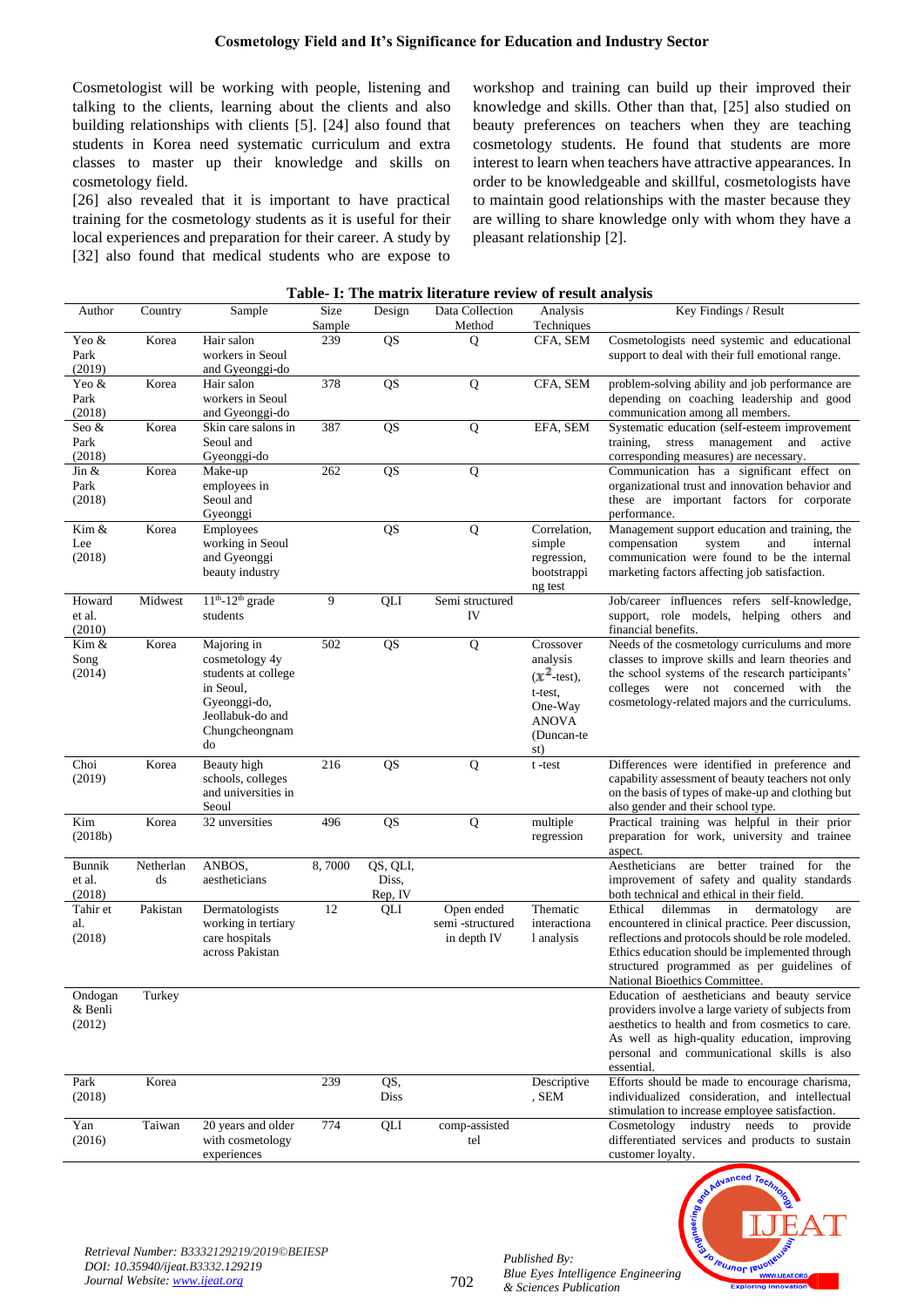

#### **International Journal of Engineering and Advanced Technology (IJEAT) ISSN: 2249-8958 (Online), Volume-9 Issue-2, December, 2019**

| Author                            | Country | Sample             | <b>Size</b>                        | Design                            |                 | Data Collection  | Analysis   | Key Findings / Result                                                               |
|-----------------------------------|---------|--------------------|------------------------------------|-----------------------------------|-----------------|------------------|------------|-------------------------------------------------------------------------------------|
|                                   |         |                    | Sample                             |                                   |                 | Method           | Techniques |                                                                                     |
| Agyema                            | Ghana   | Master hairdresser | 47                                 | CS, OLI                           | semi-structured |                  | thematic   | Focuses on the holder of tacit knowledge (master                                    |
| ng &                              |         |                    |                                    |                                   |                 | IV               | technique  | hairdressers) and reveals their motivations to                                      |
| Boateng                           |         |                    |                                    |                                   |                 |                  |            | transfer or hoard their tacit knowledge.                                            |
| (2016)                            |         |                    |                                    |                                   |                 |                  |            |                                                                                     |
| QS: Quantitative Survey           |         | BS: Beauty salon   |                                    | <b>OLI:</b> Oualitative Interview |                 | O: Questionnaire |            | FGI: Focus Group Interview                                                          |
| Diss: Discussions                 |         | Rep: Report        | IV: Interview                      |                                   |                 | T: Thesis        |            | comp: Computer                                                                      |
| CFA: Confirmatory factor analysis |         |                    | tel: telephone                     |                                   |                 | CS: case study   |            |                                                                                     |
| EFA: Exploratory factor analysis  |         |                    | SEM: Structural equation modelling |                                   |                 |                  |            |                                                                                     |
|                                   |         |                    |                                    |                                   |                 |                  |            | $14$ II II $1$ and $M$ C Change WThen and $1$ of an analysis of the substantial $0$ |

### **VII. CONCLUSION**

The necessary effort must be exerted in order to improve the quality of cosmetologists and beauty services education. Therefore, to meet the need for qualified labor force in this sector, proper training, specializing and providing honest services are the crucial elements. This study suggests that an educational intervention on effective learning and teaching strategies have to be conducted. Other than that, cosmetology programmed also have to be developed as stand-alone programmed in public universities in Malaysia due to demands on this cosmetology field. This is part of research study so that, future studies will be discussed on soft skills in cosmetology field.

#### **ACKNOWLEDGMENT**

This work is supported by Universiti Tun Hussein Onn Malaysia under RMC Research Fund Vot E15501*.*

#### **REFERENCES**

- 1. E. C. Ondogan and S. Benli, "Aesthetician education and it's significance for the sector," *Procedia - Social and Behavioral Sciences*, vol. 46, 2012, pp. 4651 – 4655.
- 2. F. G. Agyemang and H. Boateng, "Tacit knowledge transfer from a master to an apprentice among hairdressers," *Education and Training*, vol. 61(1), 2016, pp. 108-120.
- 3. Fitzsimmons, S., "*Careers in Hairdressing and Beauty Therapy,"* 7 th edition. London: Kogan Paged Limited, 1996. ISBN: 0-7494-1746-3.
- 4. J. Gerson et al., "*Milady's Standard Fundamentals for Estheticians*," New York: Dermar Learning, 2004.
- 5. S. Ganchy, "*A Career as a Cosmetologist*," 1<sup>st</sup> edition. New York: The Rosen Publishing Group, Inc., 2013. ISBN: 978-1-4488-8240-3.
- 6. W. Abramovits, "Definition of cosmetology, cosmetics, and other pertinent terms," *Clinics in Dermatology,* vol. 6(3), pp. 1-8, 1988.
- 7. J. Y. Park and M. S. Lee, "Influence of beauty care on well-being-oriented behaviors and well-aging behaviors in adult men," *Asian Journal of Beauty and Cosmetology*, vol. 17(1), pp. 93-106, 2019.
- 8. H. F. Cheong and S. Kaur, "Mirror, mirror on the wall, who's the fairest 'hunk' of them all? Negotiating a masculine notion of skin whitening for Malaysian men," *Journal of Media and Communication Research*, vol. 11(1); pp. 54-73, 2019.
- 9. E. Ritchie, "The relative importance of communication competence, communication satisfaction and commercial friendship in hair stylist-client consultation communication: a coorientational approach," Master's Thesis, University of Wisconsin, 2016.
- 10. P. I. Khan and A. Tabassum, "Service quality and customer satisfaction of the beauty-care service industry in Dhaka: a study on high-end women's parlors," *The Journal of Business in Developing Nations*, vol. 12(11), pp. 32-58, 2010.
- 11. E. M. Bunnik, F. Meulenberg and I. D. Beaufort, "Ethical issues in the beauty salon: the development of national ethics guidelines for aestheticians in the Netherlands," *Narrative Inquiry in Bioethics*, vol. 8(3); pp. 247-260, 2018.
- 12. M. Tahir, R. Yasmeen and R. A. Khan, "Exploring practices of dermatologists in ethical dilemmas in Pakistan: a narrative analysis," *Pakistan Journal Med Science*, vol. 34(2), pp. 374-379, 2018. DOI: https://doi.org/10.12669/pjms.342.14328.
- 13. J. P. Braxton, "Vocational education in cosmetology," *The Clearing House: A Journal of Educational Strategies, Issues and Ideas*, vol. 75(1), pp. 4-5, 2001. DOI:10.1080/00098650109599223.

*Retrieval Number: B3332129219/2019©BEIESP DOI: 10.35940/ijeat.B3332.129219 Journal Website[: www.ijeat.org](http://www.ijeat.org/)*

14. H. H. Jung and M. S. Chang, "The reality of cosmetology education & employment based on vocational competency development account system for career-discontinued women, "*Journal Invest. Cosmetology*, vol. 11(1), pp. 47-63, 2015.

- 15. S. H. Jeong, "Purchasing behavior for skin care products by distribution channel," *Asian Journal Beauty Cosmetology*, vol. 16(4), pp. 545-554, 2018.
- 16. K. J. Kim and H. S. Hun, "Marketing strategies and consumer recognition of medical cosmetics," Asian Journal Beauty recognition of medical cosmetics," *Cosmetology*, vol. 16(4), pp. 569-578, 2018.
- 17. K. Danielson, "The future of online cosmetology education in Arizona: a delphi study," Doctoral Dissertation, Degree Doctor of Education in Educational Leadership, University of Phoenix, 2009. DOI: 10.13140/RG.2.2.16162.12485.
- 18. H. I. Patel, C. Patel and A. Trivedi, "Assessment of affecting factors for higher education admission process," *International Journal of Engineering and Advanced Technology* (IJEAT), vol. 9(1), pp. 63-67, 2019.
- 19. Y. J. Yeo and E. J. Park, "Emotional intelligence, customer orientation, and the organizational performance of hair salon workers," *Asian Journal of Beauty and Cosmetology*, vol. 17(2), pp. 199-209, 2019.
- 20. Y. J. Yeo and E. J. Park, "The impact of coaching leadership of hair salon managers on problem solving ability and job performance,' *Asian Journal of Beauty and Cosmetology*, vol. 16(3), pp. 393-404, 2018.
- 21. S. S. Seo and C. H. Park, "Effects of emotional labor for aestheticians on job stress, satisfaction, and turnover. *Asian Journal Beauty Cosmetology,* vol. 16(3), pp. 333-345 2018.
- 22. D. H. Jin and E. J. Park, "Communication, organizational trust and innovative behavior of makeup employees in the 20-30s, "*Asian Journal Beauty Cosmetology*, vol. 16(3), pp. 359-368, 2018.
- 23. T. Y. Kim and S. N. Lee, "The mediating effect of job satisfaction on the relationship between internal marketing and the customer orientation of employees in the beauty service industry," *Asian Journal Beauty Cosmetology*, vol. 16(4), pp. 555-567, 2018.
- 24. G. R. Kim and J. Song, "A *Study on the Curriculum Satisfaction and Expected by Beauty-related Majors," Korean Journal Aesthetics Cosmetology*, vol. 12(1), pp. 93-103, 2014.
- 25. S, Choi, "Preference and capability assessment of beauty teachers by the types of make-up and clothing," *Asian Journal of Beauty and Cosmetology*, vol. 17(2), pp. 257-265, 2019.
- 26. M. J. Kim, "Affecting and satisfaction factors for practical training of skin care related college students," *Asian Journal of Beauty and Cosmetology*, vol. 16(2), pp. 221-232, 2018b.
- 27. S. J. Park, "Mediating effects of organizational commitment on the relationship between beauty industry managers' leadership and customer orientation," *Asian Journal of Beauty and Cosmetology*, vol. 16(2), pp. 255-265, 2018.
- 28. K. A. S. Howard, S. L. Budge, B. Gutierrez, A. D. Owen, N. Jones, et al., "Future plans of urban youth: influences, perceived barriers, and coping strategies," *Journal of Career Development*, vol. 37(4), pp. 655-676, 2010.
- 29. Y. H. Yan, "The correlation between relationship quality and behavioral intentions exhibited by various cosmetology groups,' *Health Systems and Policy Research,* vol. 3(4), pp. 1-6, 2016. ISSN 2254-9137.
- 30. T. A. Darojat, A. Rahmat and L. Djaafar, "The effect of work discipline, work motivation and leadership on employee performance at PT Devrindo Widya Karawang – Indonesia," *International Journal of Engineering and Advanced Technology*, vol. 9(1), 627-630, 2019.
- 31. R. Stevenson, D. McConnon, S. Mackey and L. Tonkin, "Skill Standards for Cosmetologists," *Seattle Central Community College: Broadway Seattle*, 1998. Retrieved from [https://www.sbctc.edu/colleges-staff/programs-services/workforce-ed](https://www.sbctc.edu/colleges-staff/programs-services/workforce-education/skill-standards-cosmetology.aspx) [ucation/skill-standards-cosmetology.aspx](https://www.sbctc.edu/colleges-staff/programs-services/workforce-education/skill-standards-cosmetology.aspx)



*Blue Eyes Intelligence Engineering* 



703